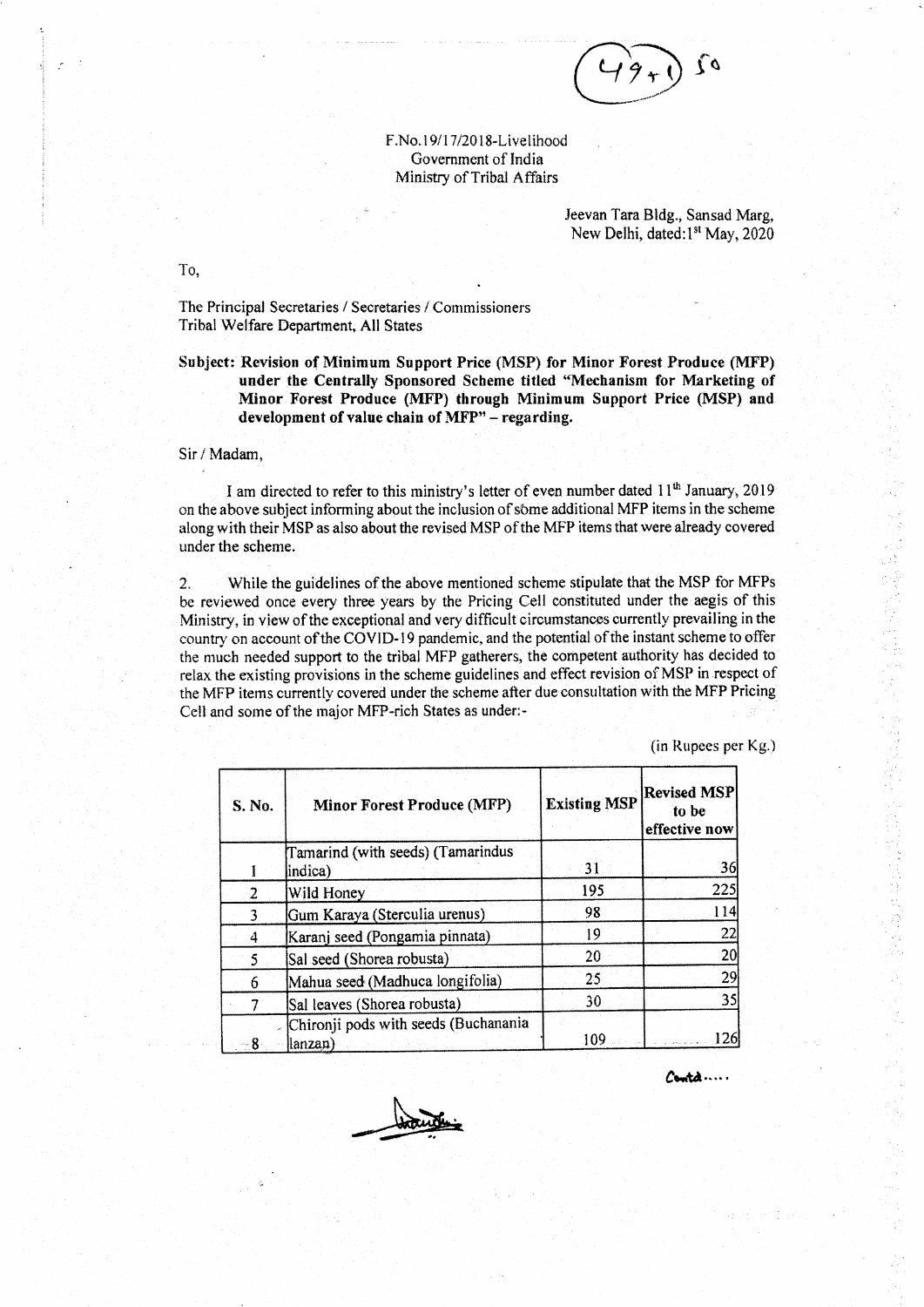| 9.              | Myrobalan (Terminalia chebula)                             | 15              | $\cdot$ 15 |
|-----------------|------------------------------------------------------------|-----------------|------------|
|                 | 10 AlRangeeni Lac                                          | 130             | 200        |
|                 | 10 BKusumi Lac                                             | 203             | 275        |
| 11              | Kusum seeds (Schleichera oleosa)                           | 20              | 23         |
| 12              | Neem seeds (Azadirachta indica)                            | 23              | 27         |
| 13              | Puwad seeds (Cassia tora)                                  | 4               | 16         |
| 14              | Baheda (Terminalia bellirica)                              | 17              | 17         |
| 15              | Hill Broom Grass (Thysanolaena<br>maxima)                  | 30              | 50         |
| 16              | Dry Shikakai Pods (Acacia concinna)                        | 43              | 50         |
| 17              | Bael pulp (Dried) (Aegle marmelos)                         | 27 <sub>1</sub> | 30         |
| 18              | Nagarmotha (Cyperus rotundas)                              | 27              | 30         |
| 19              | Shatavari Roots (Dried) (Asparagus<br>racemosus)           | 92              | 107        |
| $20 \,$         | Gudmar / Madhunashini (Gymnema<br>sylvestre)               | 35.             | 41         |
| 21              | Kalmegh (Andrographis paniculata)                          | 33              | 35         |
| 22              | Tamarind (De-seeded) (Tamarindus<br>indica)                | 54              | 63         |
| 23              | Guggul (exudates)                                          | 700             | 812        |
| 24              | Mahua Flowers (dried) (Madhuca<br>longifolia)              | 17              | 30         |
| 25 <sub>1</sub> | Teipatta (dried) (Cinnamomum tamala<br>and Cinnamomum sp.) | 33              | 40         |
| 26              | Jamun dried seeds (Syzygium cumini)                        | 36              | 42         |
| 27              | Dried Amla pulp (deseeded)<br>(Phyllanthus emblica)        | 45              | 52         |
| 28              | Marking Nut (Semecarpus anacardium)                        | 8               | 9          |
| 29              | Soap Nut (dried) (Sapindus<br>emarginatus)                 | 12              | 4          |
| 30              | Bhava seed/ (Amaltas) (Cassia fistula)                     | $\mathbf{1}$    | 13         |
| 31              | Arjuna Bark (Terminalia arjuna)                            | 18              | 21         |
| 32              | Kokum (Dry) (Garcinia indica)                              | 25              | 29         |
| 33              | Giloe (Tinospora cordifolia)                               | 21              | 40         |
| 34              | Kaunch seed (Mucuna pruriens)                              | 18              | 21         |
| 35              | Chirata (Swertia chirayita)                                | 29              | 34         |
| 36              | Vaybidding / Vavding (Embelia ribes)                       | 81              | 94         |
| 37              | Dhavaiphool dried flowers<br>(Woodfordia floribunda)       | 32              | 37         |
| 38              | Nux Vomica (Strychnos nux vomica)                          | 36              | 42         |
| 39              | Ban Tulsi Leaves (dried) (Ocimum<br>tenuiflorum)           | 19              | 22         |
| 40              | Kshirni (Hemidesmus indicus)                               | 30              | 35         |
| 41              | Bakul (dried bark) (Mimusops elengii)                      | 40              | 46         |

Carold .....

Šч.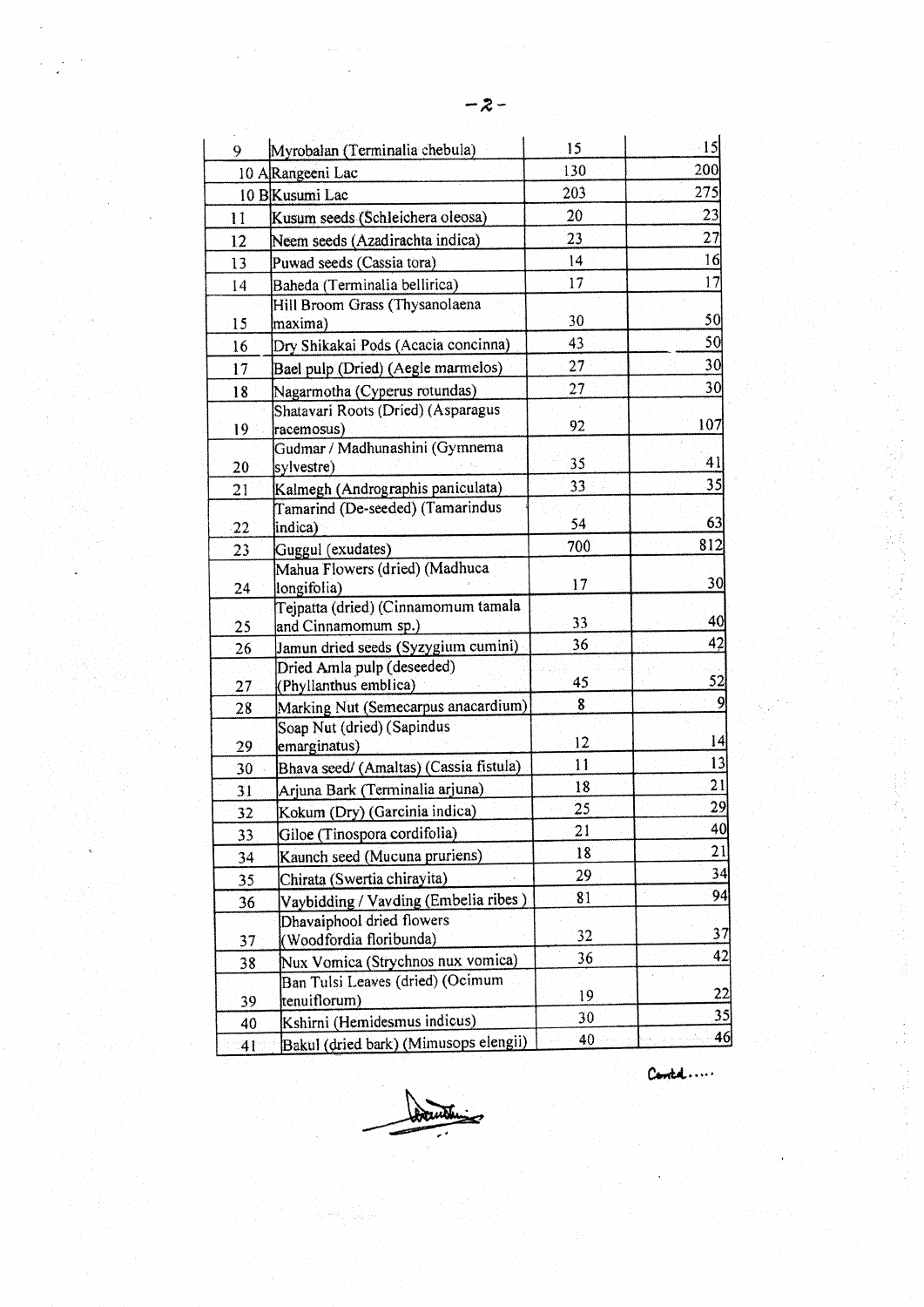| 42 | Kutaj (dried bark) (Holarrhena<br>pubescens/ H.antidysenterica) | 27  | 31 |
|----|-----------------------------------------------------------------|-----|----|
| 43 | Noni / Aal (dried fruits) (Morinda<br>citrifolia)               | 15. |    |
| 44 | Sonapatha/ Syonak pods (Oroxylum<br>(indicum                    | 18  | 21 |
| 45 | Chanothi seeds (Abrus precatorius)                              | 39  | 45 |
| 46 | Kalihari (dried tubers) (Gloriosa<br>superba)                   | 27  | 31 |
| 47 | Makoi (dried fruits) (Solanum nigrum)                           | 21  | 24 |
| 48 | Apang plant (Achyranthes aspera)                                | 24  | 28 |
| 49 | Sugandhmantri roots/ tubers<br>(Homalomena aromatica)           | 33  | 38 |

The MSP of the MFP items as mentioned above shall be operative with immediate 3. effect and shall remain valid till further revision.

MSP declared by GoI shall be reference MSP for fixing MSP and State Government  $4.1.$ shall have latitude of 10% of MSP declared by GoI i.e., State can fix MSP upto 10% higher or lower than MSP declared by Gol.

If a State fixes its MSP higher than MSP declared by GoI as mentioned above and sale  $4.2.$ price / proceeds falls below that, then the difference between State MSP and MSP declared by Gol will be borne by concerned State Government only.

The MSP of the MFP items as mentioned above may be brought to the notice of the 5. State Nodal Agencies and the State Implementing Agencies as they shall be exercised with immediate effect. TRIFED shall keep watch on market prices and display on website besides sharing with the States to facilitate implementation of the scheme. It shall also endeavour to develop market linkage between state agencies (through State Nodal Department) and bulk users / buyers.

Strict compliance of instruction issued vide letter dated 22.4.2020 regarding submission 6. of accounts may be made.

This issues with the approval of the competent authority.  $\overline{7}$ .

Yours faithfully,

(Roopak Chaudhuri)

Director Tel.: 011-23367333

Copy for information and action as deemed appropriate to:

- 1. The Managing Director, Tribal Cooperative Marketing Development Federation of India Ltd. (TRIFED), NCUI Building, IInd Floor, 3, Siri Institutional Area, August Kranti Marg, New Delhi-110016.
- 2. The Principal Secretaries / Secretaries, Forest Department of all States /UTs.

Contd....